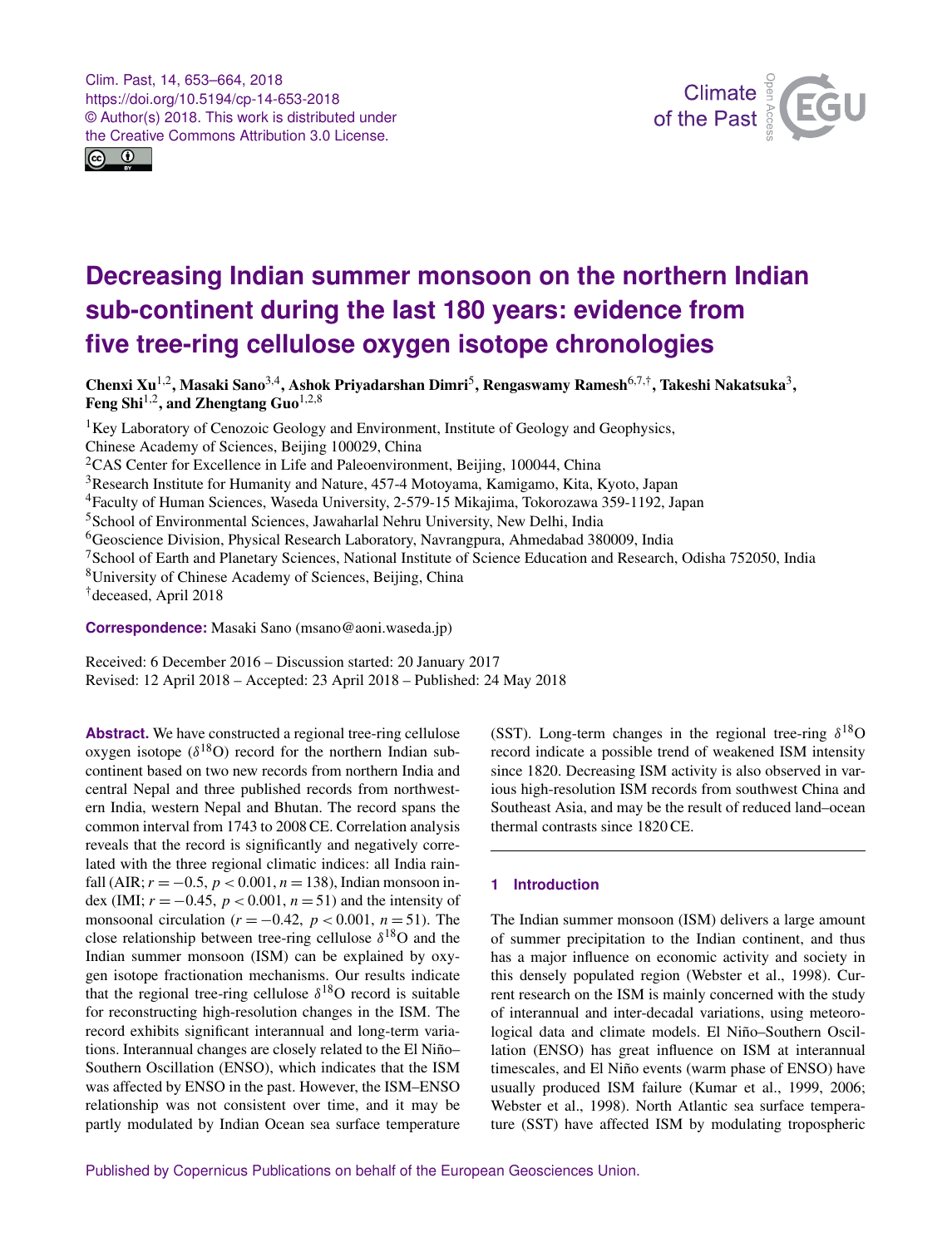temperature over Eurasia (Goswami et al., 2006; Kripalani et al., 2007). Climate model experiments indicate that there is a significant increase in mean ISM precipitation of 8 % under the doubling atmospheric carbon dioxide concentration scenario (Kripalani et al., 2007) and human-influenced aerosol emissions mainly resulted in observed precipitation decrease during the second half of the 20th century (Bollasina and Ramaswamy, 2011). A good understanding of mechanisms driving ISM change on different timescales could help to predict possible changes of ISM in the future. However, the observed meteorological records are too short to assess longterm changes in ISM. Therefore, long-term proxy records of ISM are needed.

The abundance of *Globigerina bulloides* in marine sediment cores from the Arabian Sea indicated a trend of increasing ISM strength during the last 400 years (Anderson et al., 2002). However, oxygen isotopes in tree rings and ice cores from the Tibetan Plateau revealed a weakening trend ISM since 1840 or 1860 (Duan et al., 2004; Grießinger et al., 2017; Liu et al., 2014; Wernicke et al., 2015). In addition, a stalagmite oxygen isotope record from northern India indicated that the ISM experienced a 70-year pattern of variation over the last 200 years, with no clear trend (Sinha et al., 2015). Since there are spatial differences in the patterns of climate change in monsoonal areas (Sinha et al., 2011), geological records with a wide distribution are needed. In addition, the climate proxies should be closely related to the ISM and the records need to be well replicated and accurately dated.

Available tree-ring records are widely distributed in the Indian monsoon region (Yadav et al., 2011). The climate of the southern Himalaya is dominated by changes in the Indian summer monsoon, and therefore the region is well suited to the study of Indian monsoon variations. The oxygen isotopic composition ( $\delta^{18}$ O) of tree rings is mainly controlled by the  $\delta^{18}$ O of precipitation and by relative humidity (Ramesh et al., 1986; Roden et al., 2000), and both are affected by the Indian summer monsoon (Vuille et al., 2005). Compared with tree-ring width data, tree-ring  $\delta^{18}O$  records are more suited to retrieving low-frequency climate signals, and therefore they have the ability to record the Indian summer monsoon (Gagen et al., 2011; Sano et al., 2012, 2013). In addition, tree-ring  $\delta^{18}O$  is considered as a promising proxy for next phase of Past Global Changes (PAGES) 2k network not only for hydroclimate reconstruction in Asia but also for data–model comparison to understand the mechanisms of climate variability at decadal to centennial timescales.

PAGES launched the 2k network, which has produced regional and global temperature and precipitation syntheses based on multi-proxy and multi-record data to obtain a better understanding of regional and global climate change. The ISM affected a large area of Indian continent, and a local record may not be fully representative of changes in the ISM. Therefore, we produced regional syntheses based on five tree-ring  $\delta^{18}$ O records from the ISM region. Two new



Figure 1. Map of the subcontinent showing tree-ring sites and color-coded climatological monsoon precipitation from June to September. Insets show climatology of monthly precipitation in Kathmandu and New Delhi.

records from northern India and central Nepal were obtained in this study, and were combined with three previously published records from northwestern India, western Nepal and Bhutan (Sano et al., 2012, 2013, 2017a). The data were integrated in order to produce a regional tree-ring  $\delta^{18}O$  record which was used to reconstruct the history of the ISM during the last several hundred years, and to investigate its possible driving mechanisms on various timescales.

#### **2 Materials and methods**

#### 2.1 Sampling sites

Five tree-ring cellulose  $\delta^{18}$ O records were used to construct a regional climate signal for the southern Himalaya (Fig. 1). Three records (Manali, in northwestern India; Humla, in western Nepal; and Wache, in Bhutan) were published previously (Sano et al., 2012, 2013, 2017a). Two tree-ring cellulose  $\delta^{18}$ O chronologies were constructed in this study. Core samples for *Cedrus deodara* near Jageshwar (JG; 29°38'N, 79°51′E; 1870 m a.s.l.) and *Abies spectabilis* near Ganesh  $(28°10' N, 85°11' E; 3550 m a.s.l.)$  were collected in 2009 and 2001, respectively. Information about each sampling site is shown in Table 1. In general, two core samples for each tree were collected at breast height using a 5 mm diameter increment corer. The cores were air dried at room temperature for 2–3 days and the surfaces were then smoothed with sand paper to render the ring boundaries clearly visible. The ring widths of the samples were measured at a res-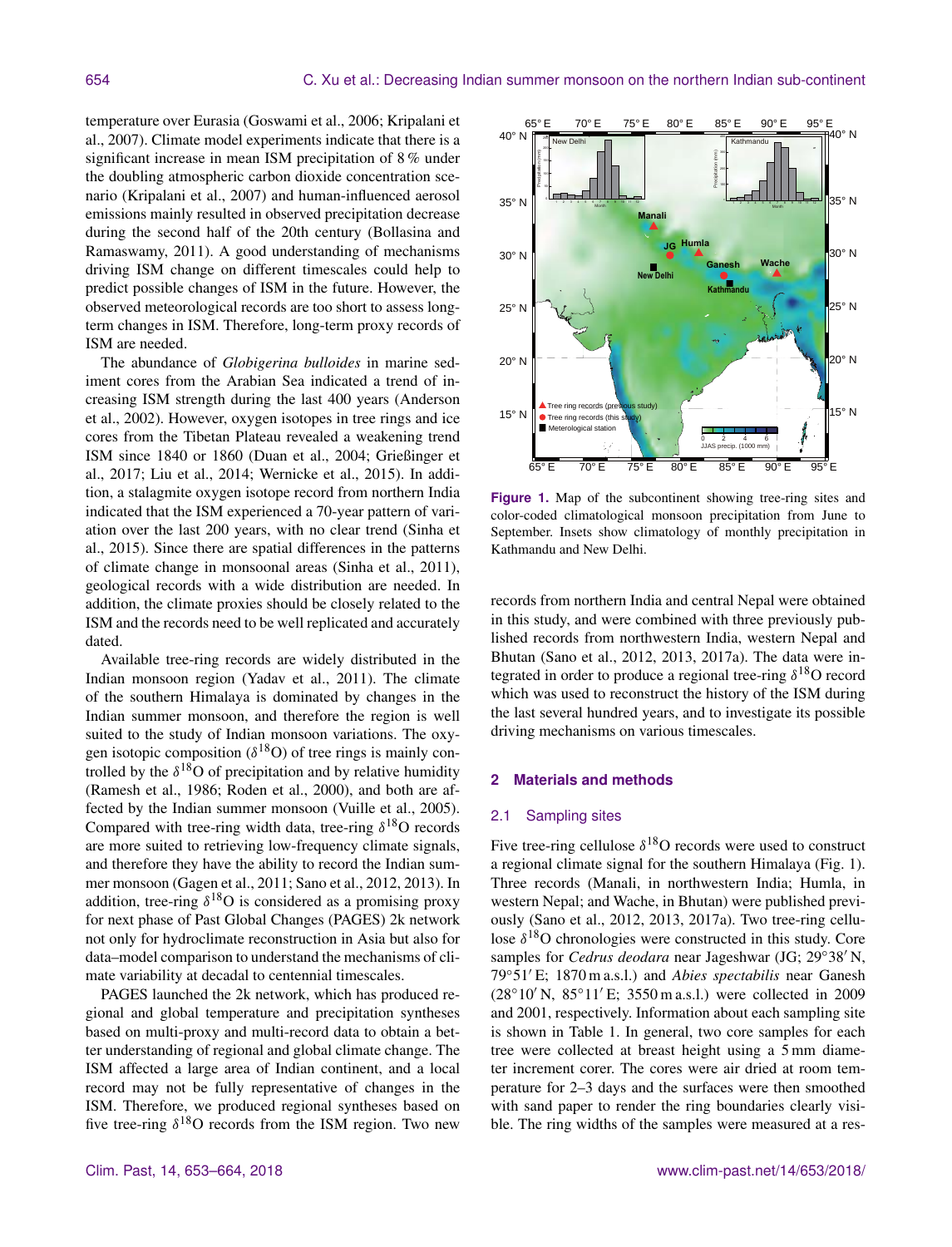| No.            | Sample<br>ID | Location                                                                         | Period           | Tree<br>species      | Mean      | Climatic response<br>of tree-ring $\delta^{18}O$ | Data<br>source         | Data<br>citations       |
|----------------|--------------|----------------------------------------------------------------------------------|------------------|----------------------|-----------|--------------------------------------------------|------------------------|-------------------------|
| 1              | Manali       | $32^{\circ}13'$ N,<br>$77^{\circ}13'$ E;<br>$2700 \text{ m a.s.}$<br>India       | $1768-$<br>2008  | Abies<br>pindrow     | $29.97\%$ | regional JJAS PDSI<br>$r = -0.67$                | Sano et al.<br>(2017a) | Sano et al.<br>(2017d)  |
| 2              | JG           | $29^{\circ}38'$ N,<br>$79^{\circ}51'$ E;<br>$1870 \,\mathrm{m}$ a.s.l.;<br>India | $1621-$<br>2008  | Cedrus<br>deodara    | $30.39\%$ | regional JJAS PDSI<br>$r = -0.50$                | This study             | Xu et al.<br>(2017a)    |
| 3              | Humla        | $29^{\circ}51'$ N,<br>$81^{\circ}56'$ E;<br>3850 m a.s.l.;<br>Nepal              | $1778-$<br>2000  | Abies<br>spectabilis | $25.94\%$ | regional JJAS PDSI<br>$r = -0.73$                | Sano et al.<br>(2012)  | Sano et al.<br>(2017b)  |
| $\overline{4}$ | Ganesh       | $28^{\circ}10'$ N,<br>$85^{\circ}11'E$<br>$3550 \,\mathrm{m}$ a.s.l.;<br>Nepal   | $1801 -$<br>2000 | Abies<br>spectabilis | $23.01\%$ | regional JJAS PDSI<br>$r = -0.55$                | This study             | Xu<br>et al.<br>(2017b) |
| 5              | Wache        | $27^{\circ}59'$ N,<br>$90^{\circ}00'$ E:<br>3500 m a.s.l.;<br><b>Bhutan</b>      | $1743-$<br>2011  | Larix<br>griffithii  | 19.38%    | regional JJAS precipi-<br>tation<br>$r = -0.59$  | Sano et al.<br>(2013)  | Sano et al.<br>(2017c)  |

**Table 1.** Tree-ring cellulose oxygen isotope data sets used in this study.

olution of 0.01 mm using a binocular microscope with a linear stage interfaced with a computer (Velmex™, Acu-Rite). Cross dating was performed in the laboratory by matching variations in ring width from all cores to determine the calendar year of each ring. Quality control was conducted using the COFECHA computer program (Holmes, 1983).

## 2.2 Cellulose extraction, isotope measurement and chronology development

Four trees near Ganesh and three trees near Jageshwar, all with relatively wide rings, were selected for oxygen isotope analysis (Figs. 2 and 3). The modified plate method (Kagawa et al., 2015; Xu et al., 2011, 2013b), based on the chemical treatment procedure of the Jayme–Wise method (Green, 1963; Loader et al., 1997), was used to extract  $\alpha$ -cellulose. The plate method of extracting  $\alpha$ -cellulose directly from the wood plate rather than from individual rings can reduce the  $\alpha$ -cellulose extraction time (Xu et al., 2011). In addition, the modified plate method can reduce the amount of sample material lost during cellulose extraction, enabling sufficient material to be obtained to enable narrow rings to be measured by isotope ratio mass spectrometer (Xu et al., 2013b). There is no statistically significant difference between tree-ring  $\delta^{18}O$ values obtained by the plate and conventional methods (Kagawa et al., 2015; Xu et al., 2013b). For the samples from the Humla site, every annual ring of five individual trees was split with a scalpel, and then the shavings were pooled for



**Figure 2.** (a) Tree-ring  $\delta^{18}O$  series of four individual trees: (b) sample size and (c) running EPS and Rbar statistics used 50 year windows and a 25-year lag for samples near Ganesh, Nepal.

each year and subjected to cellulose extraction for each year (Sano et al., 2012).

Cellulose samples (sample weight,  $120-260 \,\mu$ g) were wrapped in silver foil, and tree-ring cellulose oxygen isotope ratios ( $^{18}$ O /  $^{16}$ O) were measured using an isotope ratio mass spectrometer (Delta V Advantage, Thermo Scientific) interfaced with a pyrolysis-type high-temperature conversion ele-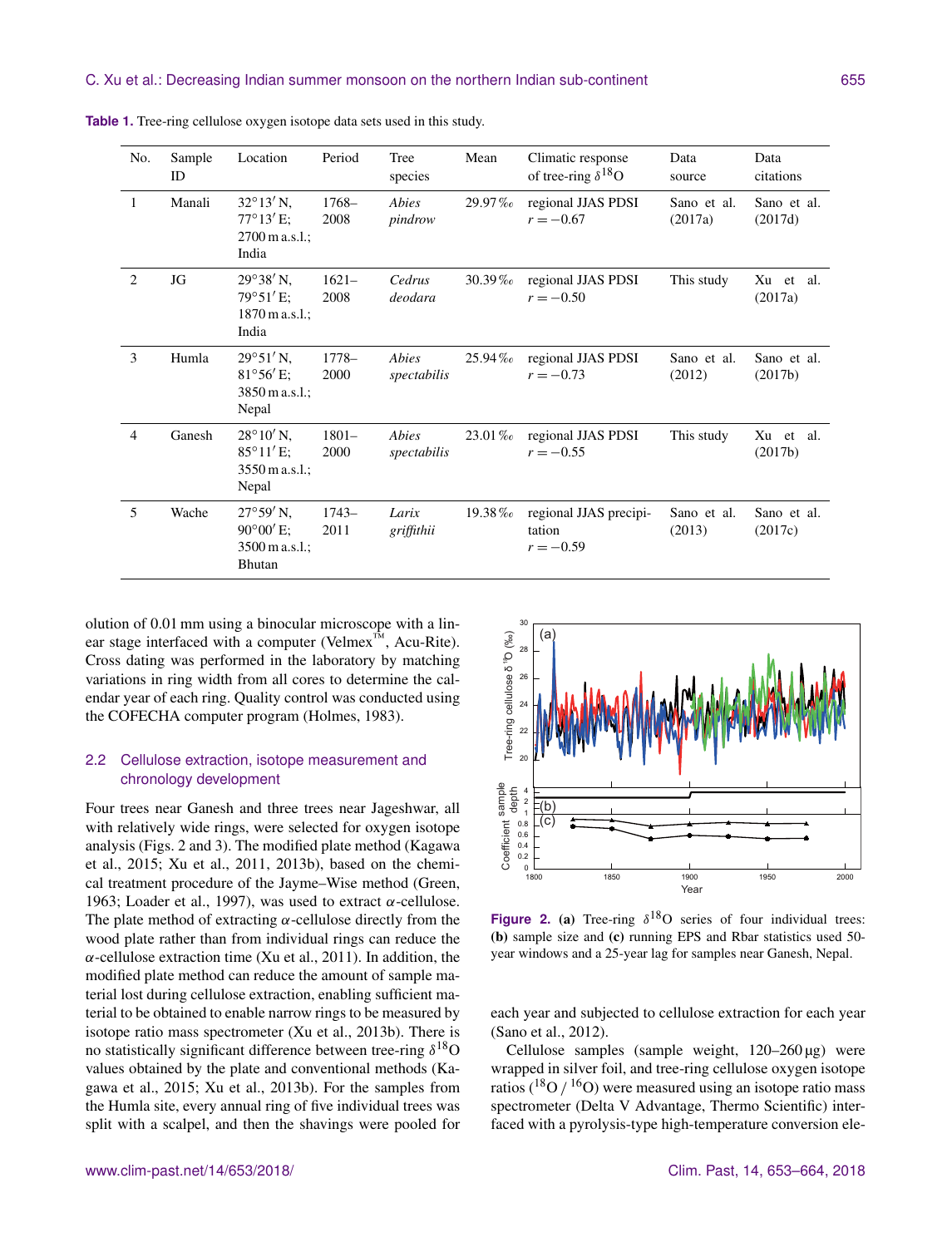

**Figure 3.** (a) Tree-ring  $\delta^{18}O$  series for three individual trees: (b) sample size and (c) running EPS and Rbar statistics using 50 year windows and a 25-year lag for samples near Jageshwar, India.

mental analyzer (TC/EA, Thermo Scientific) at the Research Institute for Humanity and Nature, Japan. Cellulose  $\delta^{18}O$ values were calculated by comparison with Merck cellulose (laboratory working standard), which was inserted after every eight tree samples during the measurements. Oxygen isotope results are presented using the  $\delta$  notation as the per mil (‰) deviation from Vienna Standard Mean Ocean Water (VSMOW):  $\delta^{18}O = [(R_{\text{sample}}/R_{\text{standard}}) - 1] \times 1000$ , where  $R_{sample}$  and  $R_{standard}$  are the <sup>18</sup>O / <sup>16</sup>O ratios of the sample and standard, respectively. The analytical uncertainty for repeated measurements of Merck cellulose was approximately ±0.15 ‰.

The local chronology was produced by averaging all the individual series for a given site. The 95 % confidence intervals  $(\pm 1.96\sigma)$  for each year of the local chronology were calculated using annual  $\delta^{18}O$  values of individual trees. It should be noted that the confidence intervals for the treering chronology from Humla, western Nepal, cannot be calculated because the chronology was produced by pooling method, and therefore only a single  $\delta^{18}$ O value was measured for each year.

A regional tree-ring  $\delta^{18}O$  chronology was produced using the two tree-ring  $\delta^{18}O$  records from the JG and Ganesh sites and the three published tree-ring  $\delta^{18}$ O records from the Manali, Humla and Wache sites. Specifically, every  $\delta^{18}O$  series from the five sites was individually normalized over the period 1951–2000 CE, and then the resulting series for each site were averaged to produce a site chronology. Finally, all the site chronologies were averaged to develop the regional Himalayan  $\delta^{18}O$  record (H5  $\delta^{18}O$  record) for the entire period (Fig. 4f). The 95 % confidence intervals for the regional chronology were computed using annual  $\delta^{18}$ O anomalies of the five site chronologies.



**Figure 4.** Tree-ring oxygen isotope chronologies from five sites (a– e) and the regional tree-ring oxygen isotope chronology (f). Black line: mean values for all samples; red line: 31-year running average for the chronology; gray shading: the 95 % confidence intervals for the local and regional chronologies.

## 2.3 Climate analyses and statistical analysis

In the northern Indian subcontinent, the monsoon season is from June to September. The summer monsoon season supplies 78 and 83 % of the annual precipitation for Kathmandu and New Delhi, respectively. The Indian monsoon index (IMI; Wang et al., 2001a, b; [http://apdrc.soest.hawaii.edu/](http://apdrc.soest.hawaii.edu/projects/monsoon/definition.html) [projects/monsoon/definition.html,](http://apdrc.soest.hawaii.edu/projects/monsoon/definition.html) last access: 8 May 2018), the intensity of monsoon circulation (Webster and Yang, 1992) and all India rainfall (AIR, obtained from the Indian Institute of Tropical Meteorology, Pune, India; Mooley et al., 2016) were selected as proxies for the Indian summer monsoon in order to investigate the relationship between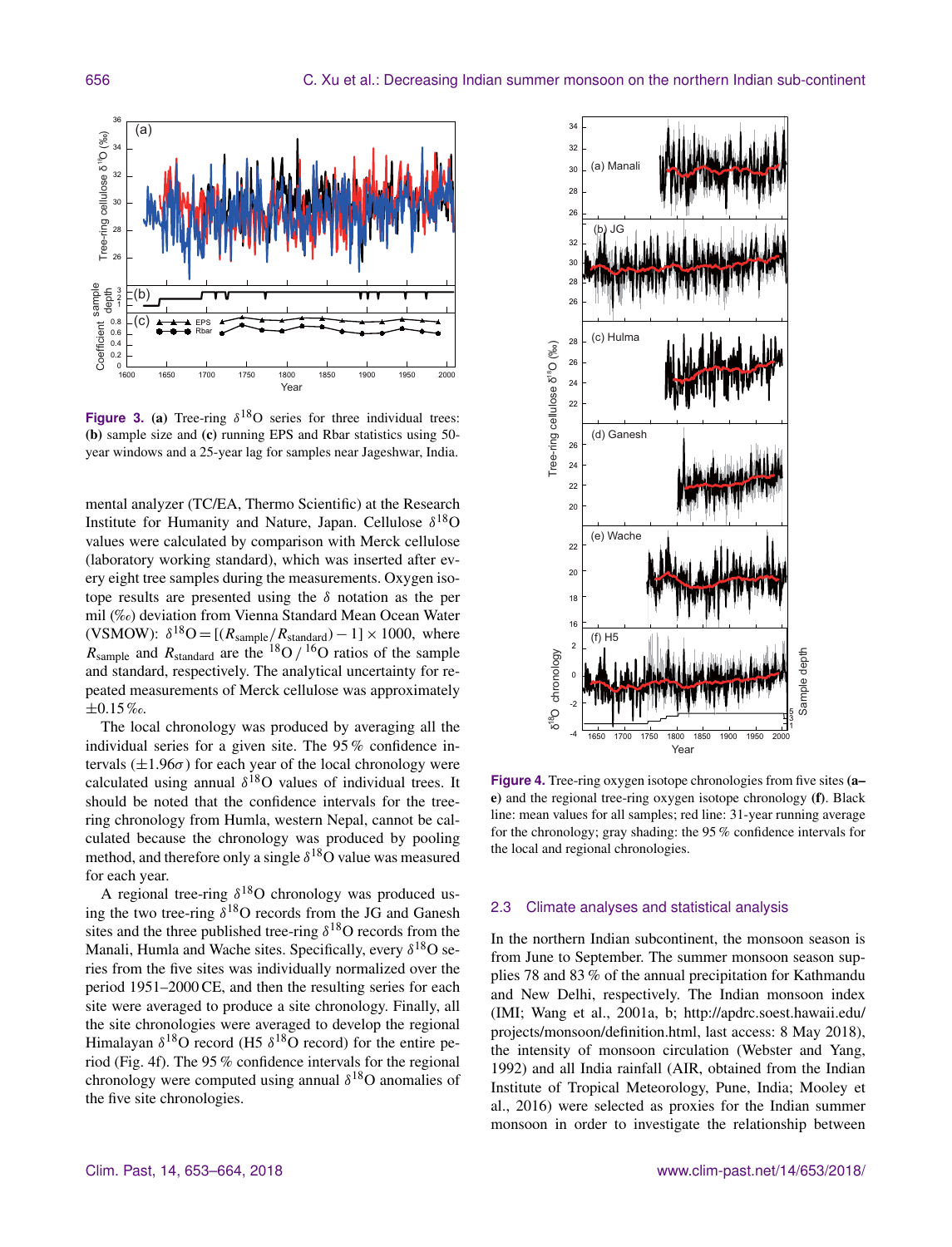tree-ring cellulose  $\delta^{18}$ O variations and the monsoon. In addition, we used the Royal Netherlands Meteorological Institute Climate Explorer [\(http://www.knmi.nl/,](http://www.knmi.nl/) last access: 8 May 2018) to determine spatial correlations among treering cellulose  $\delta^{18}O$ , precipitation (GPCC V7, Schneider et al., 2015) and SST values obtained from the National Climatic Data Center ERSST v4 data set (Huang et al., 2014). Two reconstructed ENSO indices (Emile-Geay et al., 2013a, b; McGregor et al., 2010a, b) based on paleoclimate records (tree-ring, coral, sediment and ice core) were used to evaluate the ISM–ENSO relationship in the past. Temperature reconstructions for the Indian Ocean (Tierney et al., 2015a, b) and the Tibetan Plateau (Cook et al., 2013a, b; Shi et al., 2015a, b; Wang et al., 2015a, b), spanning the last 400 years, were used to obtain a record of the history of land–ocean thermal contrast. The land–ocean thermal contrast is equal to the land temperature minus the ocean temperature. Because uncertainty of the temperature reconstruction was provided as RMSE (root mean square error) in the previous studies, the uncertainty range for the land–ocean contrast was estimated as the sum of RMSE of land temperature and Indian Ocean SST for each year. The low-frequency signals together with uncertainties ( $> 100$  years) for the tree-ring  $\delta^{18}$ O chronology and the land–ocean contrast were extracted by using a low-pass filter. The kSpectra Toolkit software was employed to calculate power spectrum of the regional tree-ring  $\delta^{18}O$ chronology.

#### **3 Results and discussion**

## 3.1 Tree-ring *δ* <sup>18</sup>O variations in the southern Himalaya and a regional tree-ring *δ* <sup>18</sup>O record

The oxygen isotopes of four individuals of *Abies spectabilis* in Ganesh (GE, central Nepal) and three individuals of *Cedrus deodara* in Jageshwar (JG, northern India) were measured for the 1801 to 2000 CE and 1621 to 2008 CE intervals, respectively. Individual tree-ring  $\delta^{18}O$  time series from four cores from central Nepal are shown in Fig. 2a. The mean values (standard deviations) of the  $\delta^{18}$ O time series from 224c, 233b, 235b and 226a are 23.09 ‰ (1.22 ‰), 22.66 ‰  $(1.27\%, 21.87\%, (1.12\%),$  and  $22.94\%$  (1.42%), respectively, from 1901 to 2000 CE. The inter-tree differences in  $\delta^{18}$ O values are small. The  $\delta^{18}$ O values of the three cores exhibit peaks in 1813. The mean inter-series correlations (Rbar) among the cores range from 0.56 to 0.78 (Fig. 2c), based on a 50-year window over the interval from 1801 to 2000 CE.

Three tree-ring  $\delta^{18}O$  time series from northern India (JG) are shown in Fig. 3a. The mean values (standard deviations) of the  $\delta^{18}$ O time series from 101c, 102c and 103a are 30.11 ‰ (1.49 ‰), 29.7 ‰ (1.62 ‰) and 29.47 ‰ (1.53 ‰), respectively, over the interval from 1694 to 2008 CE. Three tree-ring  $\delta^{18}O$  time series in JG exhibit a consistent pattern of variations. The mean inter-series correlations (Rbar) among

**Table 2.** Correlation coefficients between the tree-ring  $\delta^{18}$ O records from different sampling locations.

| $R$ (annual)        | Manali  | JG      | Humla   | Ganesh  |
|---------------------|---------|---------|---------|---------|
| JG                  | $0.50*$ |         |         |         |
| Humla               | $0.52*$ | $0.51*$ |         |         |
| Ganesh              | $0.47*$ | $0.66*$ | $0.61*$ |         |
| Wache               | $0.23*$ | $0.26*$ | $0.37*$ | $0.52*$ |
| $R$ (multi-decadal) | Manali  | JG      | Humla   | Ganesh  |
| JG                  | $0.36*$ |         |         |         |
| Humla               | $0.37*$ | $0.64*$ |         |         |
| Ganesh              | $-0.03$ | $0.94*$ | $0.66*$ |         |
| Wache               | 0.11    | $0.39*$ | $0.38*$ | $0.70*$ |

<sup>∗</sup> p < 0.01.

the cores range from 0.61 to 0.78 (Fig. 3c), based on a 50 year window over the interval from 1621 to 2008 CE.

On the northern Indian sub-continent, three long-term tree-ring  $\delta^{18}$ O chronologies from northwestern India, western Nepal and Bhutan have been built up in previous studies (Sano et al., 2012, 2013, 2017a, Fig. 4). Two tree-ring  $\delta^{18}$ O chronologies in this study and three tree-ring  $\delta^{18}$ O chronologies in previous studies originate in monsoonal areas (Fig. 1). Three tree-ring  $\delta^{18}$ O chronologies in northwestern India, western Nepal and Bhutan were controlled by monsoon season rainfall or PDSI (Sano et al., 2012, 2013, 2017a, Table 1), and the two new tree-ring  $\delta^{18}$ O records obtained in the present study (JG and Ganesh) are negatively correlated with June–September PDSI in northern India (Table 1). In addition, the five tree-ring  $\delta^{18}$ O records for the Himalayan region are significantly correlated with one another at interannual timescale during the common period, and in most cases 31-year running averages of five tree-ring  $\delta^{18}O$ chronologies show significant correlations at multi-decadal timescale (Table 2). These results indicate that five tree-ring  $\delta^{18}$ O records reflect a common controlling factor that may be related to regional climate. Figure 4f represents the regional tree-ring  $\delta^{18}$ O chronology produced using the five local treering chronologies. Because only one local chronology (JG) spans an interval prior to 1742 CE, we focus only on the interval from 1743 to 2008 CE in the following analysis.

## 3.2 Climatic signals in the regional tree-ring *δ* <sup>18</sup>O chronology

We assessed the potential of the H5  $\delta^{18}$ O record as an indicator of past monsoon changes by correlating it with AIR, IMI and the intensity of monsoon circulation. The results revealed a significant negative correlation with AIR ( $r = -0.5$ ,  $p < 0.001$ ,  $n = 138$ ), IMI ( $r = -0.45$ ,  $p < 0.001$ ,  $n = 51$ ) and the intensity of the monsoon circulation  $(r = -0.42)$ ,  $p < 0.001$ ,  $n = 51$ ; Fig. 5). In addition, the results of spatial correlation analyses reveal that the H5  $\delta^{18}$ O record is nega-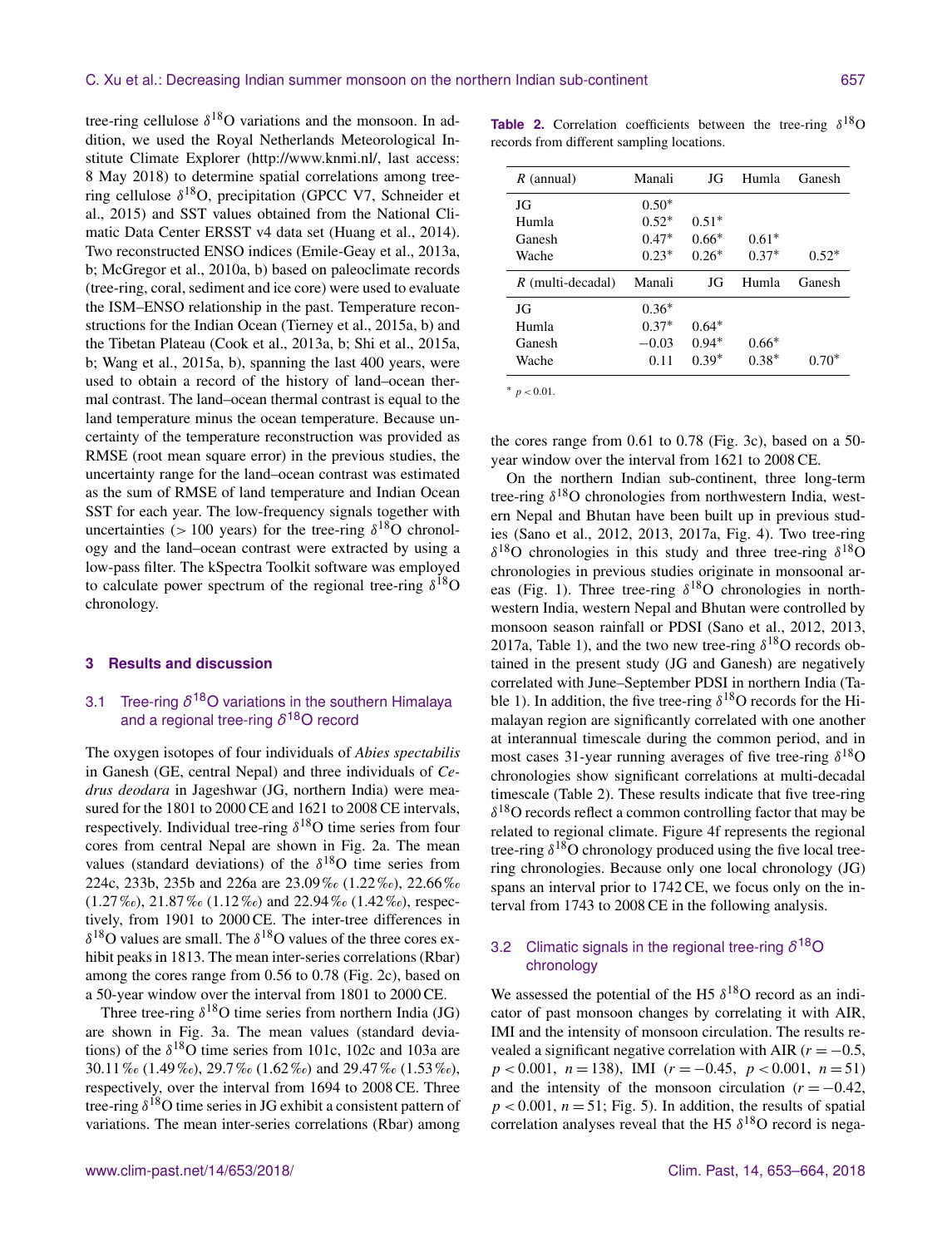

**Figure 5.** Comparison of the H5 regional tree-ring  $\delta^{18}$ O chronology with AIR (a) and IMI (b).

tively correlated with gridded June–September precipitation in northern India and Nepal (Fig. 6). These findings indicate that the H5  $\delta^{18}$ O record is capable of reflecting ISM changes from a statistical perspective.

Tree-ring  $\delta^{18}O$  has a close relationship with the ISM based on tree-ring cellulose oxygen isotope fractionation model. Precipitation  $\delta^{18}$ O and relative humidity are the two main factors controlling tree-ring  $\delta^{18}O$  (Roden et al., 2000), and both are related to ISM changes in the monsoonal area. There is a negative correlation between the ISM and precipitation  $\delta^{18}$ O in the monsoonal area (Vuille et al., 2005; Yang et al., 2016). Asian summer monsoon affects the  $\delta^{18}$ O of precipitation through the amount effect (Cai and Tian, 2016; Dansgaard, 1964; Lekshmy et al., 2015). A stronger summer monsoon usually brings more summer rainfall to the southern Himalaya. The removal of the heavier isotopes during the condensation process results in the oxygen isotopic depletion of the water vapor. The greater the total amount of precipitation, and the stronger the convection, the more the oxygen isotopic composition of the rainwater is affected by depletion (Lekshmy et al., 2014; Vuille et al., 2003), and this signal is reflected in tree-ring  $\delta^{18}O$  values. In addition, monsoonrelated factors (e.g., upstream rainout process) other than the "amount effect" may affect precipitation  $\delta^{18}O$  significantly (Vuille et al., 2005). On the other hand, a stronger ISM leads to higher relative humidity, and a lower re-evaporation rate for rainfall or a reduced evaporation of leaf water in trees, resulting in less enriched tree-ring  $\delta^{18}O$  values (Risi et al., 2008; Roden et al., 2000).



**Figure 6.** Spatial correlations between the H5 regional tree-ring δ <sup>18</sup>O record with June–September precipitation from GPCC V7 over interval from 1901 to 2008 CE. Only correlations significant at the 95 % level are shown.

## 3.3 Interannual variability of the ISM inferred from the regional tree-ring *δ* <sup>18</sup>O record

The results of spectral analysis using the multi-taper method (Mann and Lees, 1996) indicate that the H5 regional treering  $\delta^{18}$ O record contains several high-frequency periodicities (4 and 5 years) and lower-frequency periodicities at a confidence level greater than 99 % (Fig. 7). This indicates that interannual and long-term variability of the ISM has been the dominant characteristic feature during the last several hundred years. The interannual variability (4–5 years) of the H5 record is similar to that of ENSO, suggesting a possible relationship (Mason, 2001). The spatial correlation between the H5 record and SST also reveals a close relationship between the ISM and ENSO (Fig. 8). Other highresolution ISM-related records from monsoonal Asia also exhibit similar interannual periodicities (Sun et al., 2016; Xu et al., 2013a; Yadava and Ramesh, 2007). In addition, meteorological data indicates that ENSO has had a significant influence on changes in the ISM (Kumar et al., 1999; Webster et al., 1998).

However, observational data indicate that the ENSO–ISM relationship is not consistent over time because of the southeastward shift of the descending limb of the Walker circulation and the varying monsoonal impact of the different patterns of El Niño (Kumar et al., 1999, 2006). Thirty-one-year running correlations between the H5 regional tree-ring  $\delta^{18}O$ record and two reconstructed ENSO indices (Emile-Geay et al., 2013a, b; Fig. 9a red line; McGregor et al., 2010a, b, Fig. 9a blue line) showed similar variations, indicating that this type of unstable ISM–ENSO relationship occurred during the last 250 years. It should be noted that these two ENSO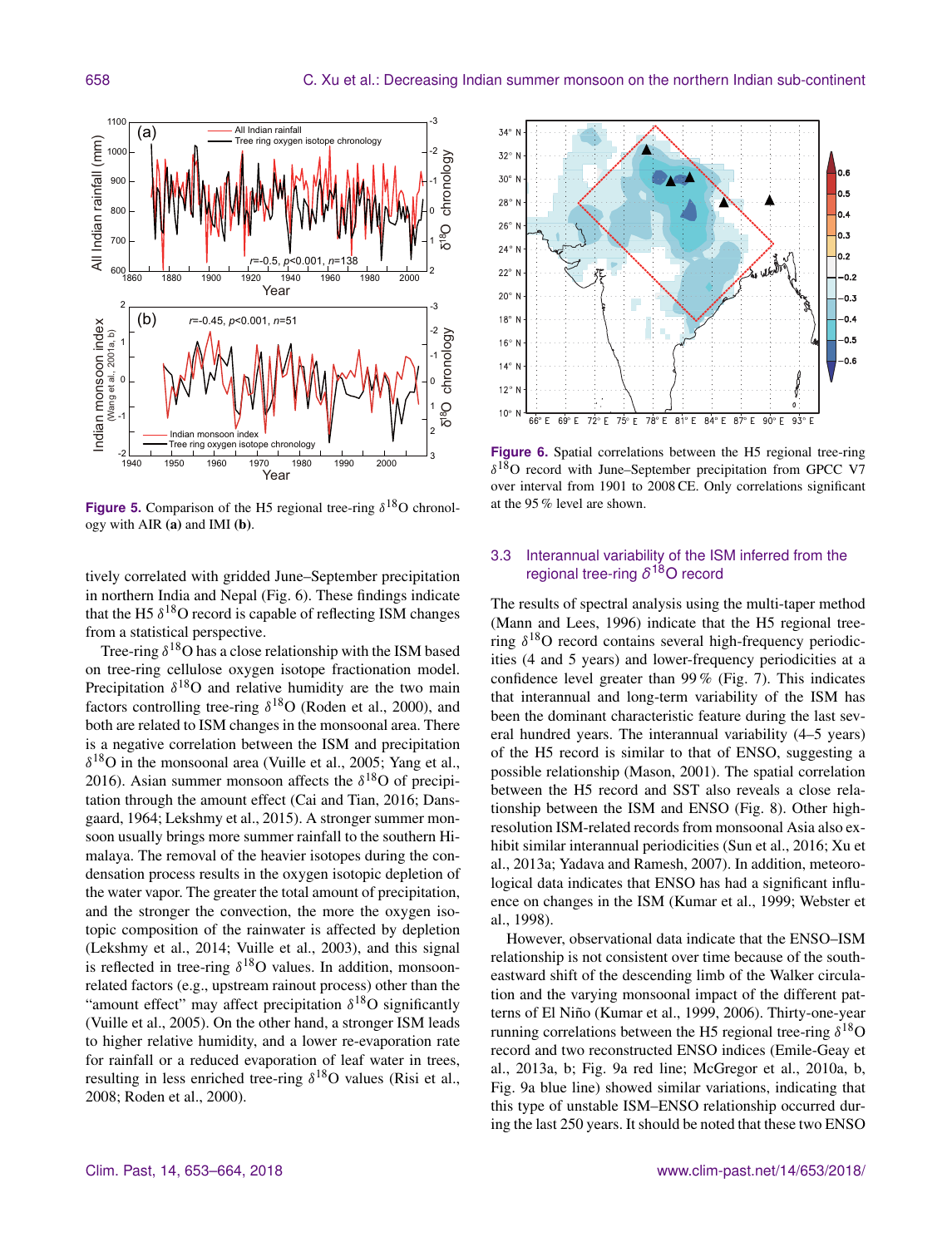

Figure 7. Multi-taper power spectra for the H5 regional tree-ring  $\delta^{18}$ O record.

reconstructions, which showed similar proxies such as treering data from southwest United States and Mexico, were highly correlated with each other. The reason for the unstable ENSO–ISM relationship may be responsible for the two different patterns of El Niño (developed in eastern Pacific or central Pacific) yielding different monsoon impacts (Kumar et al., 2006). In addition, other factors, such as Indian Ocean SST, also influence the ISM–ENSO relationship (Ashok et al., 2001; Abram et al., 2008; Wu and Kirtman, 2003).

Most proxy-based ENSO reconstructions have focused on canonical El Niño events (eastern Pacific El Niño) that are characterized by unusually warm sea surface temperatures (SST) in the eastern equatorial Pacific (Gergis and Fowler, 2009; Li et al., 2011; McGregor et al., 2010a, b), while a different type of El Niño (central Pacific El Niño) is characterized by warm SSTs in the central Pacific, flanked by cooler SSTs to the west and east. The latter is termed El Niño Modoki or the central Pacific El Niño (Ashok et al., 2007; Kao and Yu, 2009; Yeh et al., 2009), and it has a different effect on the ISM (Kumar et al., 2006). In order to characterize in detail the relationship between the ISM and the two types of ENSO during the last several hundred years, spatial configuration of the SST anomaly reconstruction based on long-term coral-based records from the tropical eastern and central Pacific are needed. However, such high-resolution, continuous and robust SST reconstructions are scarce. Even in the equatorial Pacific "center of action" (COA) of ENSO, the COA SST reconstruction is not considered robust prior to 1850 CE (Wilson et al., 2010). A new eastern Pacific SST record for the last 400 years is not reliable during the interval from 1635 to 1702 CE and 1840 to 1885 CE (Tierney et al., 2015a). In addition to ENSO's influence, Indian Ocean SST changes also have significant influence on ISM (Ashok et al., 2001), which was evident from spatial correlations between the H5 tree-ring  $\delta^{18}$ O chronology and SST (Fig. 8). Indian Ocean SST changes that were shown to be strongly related to ENSO changes also affect ISM–ENSO relationship (Wu and Kirtman, 2004). Numerical simulations showed that ISM–ENSO relationship reversed when Indian



**Figure 8.** Spatial correlations between the H5 regional tree-ring  $\delta^{18}$ O record with May–September SST over the interval from 1871 to 2008 CE. Only correlations significant at the 95 % level are shown.

Ocean was decoupled from the atmosphere (Wu and Kirtman, 2004). Thirty-one-year running correlations between Indian Ocean SST reconstruction (Tierney et al., 2015a, b) with two ENSO indices reconstruction were used to evaluate the relationship between Indian Ocean SST and ENSO during the last 250 years (Fig. 9b), indicating that Indian Ocean SST showed consistent change with ENSO during most of the period but were decoupled with ENSO variability during the period of 1820–1860. The ISM–ENSO relationship was weak or reversed when Indian Ocean SST show negative correlations with ENSO. In addition, observed data and atmospheric general circulation model results revealed that ENSO's influence on ISM was reduced when a strong positive Indian Ocean Dipole (IOD) event simultaneously occurred with El Niño, and ISM–ENSO correlation is low when IOD–ISM correlation is high (Ashok et al., 2001, 2004). The weak ISM–ENSO correlation may be related to enhanced IOD–ISM correlation during the past 250 years (Fig. 9a). However, absence of long-term IOD reconstruction impeded the investigation on ISM–ENSO and ISM–IOD relationship in the past. The future availability of longer, annually resolved marine records that provide spatial configuration of SSTs in the tropical Pacific and Indian Ocean will improve our understanding of the relationship between the ISM and the two types of ENSO/Indian Ocean SST.

## 3.4 Long-term of the ISM inferred from the regional tree-ring *δ* <sup>18</sup>O record

The long-term changes of regional tree-ring  $\delta^{18}O$  record exhibits a decreasing trend from 1743 to 1820 CE and an increasing trend since 1820 CE (Fig. 10c), which may indicate a weakening trend of the ISM during the interval from 1820 to 2000 CE. A reduction in the monsoon precipitation and relative humidity of the ISM in the last 200 years is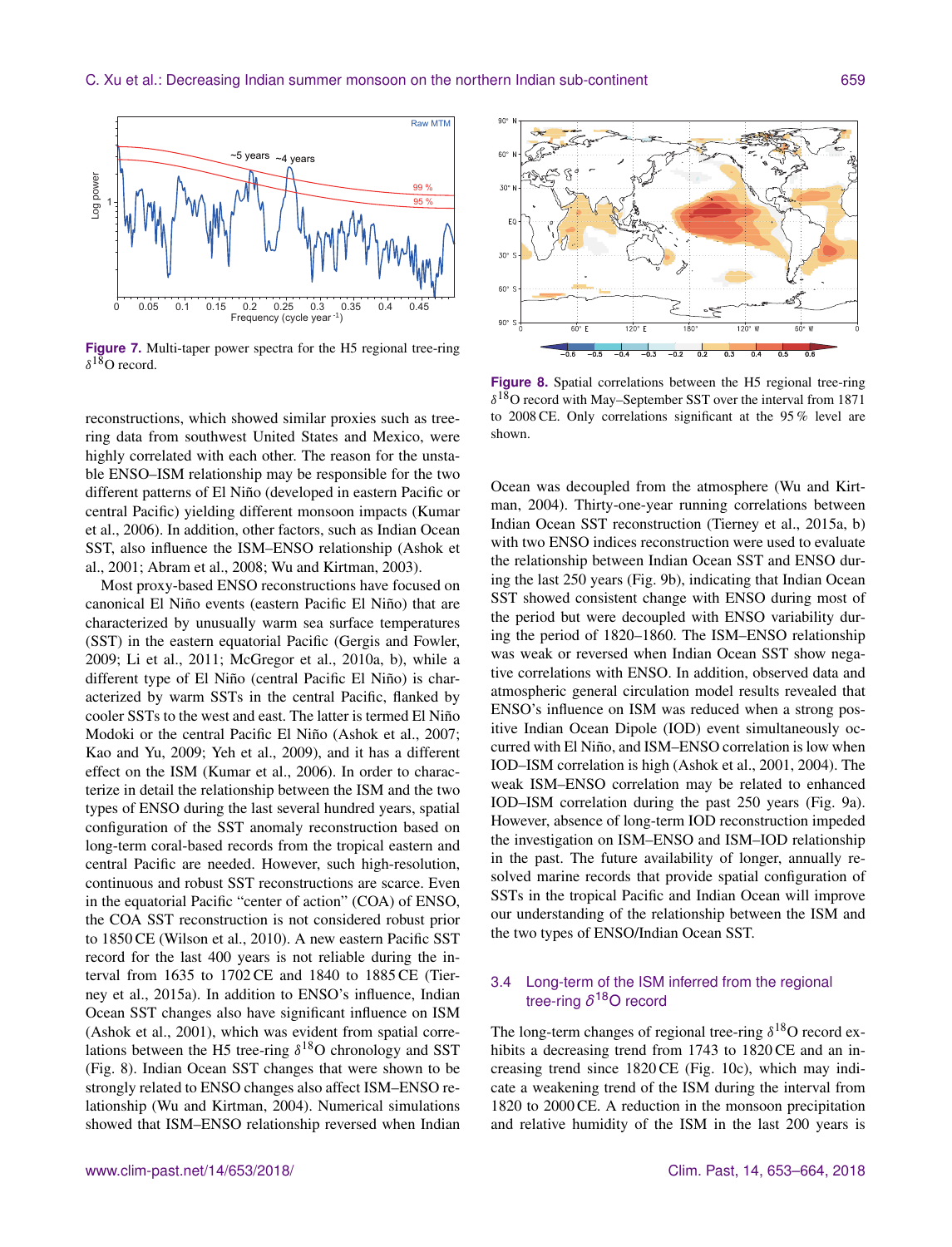

**Figure 9.** Thirty-one-year running correlations between two ENSO reconstructions and the H5 regional tree-ring  $\delta^{18}O$  record (a), and Indian Ocean SST reconstruction (b).

also evident in other areas influenced by the ISM. Maar lake sediments in Myanmar exhibit a decreasing trend of monsoonal rainfall since 1840 CE (Sun et al., 2016); a tree-ring  $\delta^{18}$ O record from southeast Asia exhibits a drying trend since 1800 CE (Xu et al., 2013a); a stalagmite  $\delta^{18}$ O record from southwest China reveals an overall decreasing trend in monsoon precipitation since 1760 CE (Tan et al., 2016); tree-ring  $\delta^{18}$ O and maar lake records in southwest China indicate reduced monsoon precipitation, relative humidity and cloud cover since 1840 or 1860 CE (Chu et al., 2011; Grießinger et al., 2017; Liu et al., 2014; Wernicke et al., 2015; Xu et al., 2012). Monsoon precipitation in northwestern India shows a significant decreasing trend during the period of 1866–2006 (Bhutiyani et al., 2010).

However, in contrast, marine sediment records from the western and southeastern Arabian Sea exhibit an increasing trend of ISM strength over the last four centuries (Anderson et al., 2002; Chauhan et al., 2010). A recent study indicated that the contrasting trends in the ISM during the last several hundred years observed in geological records resulted from the different behavior of the Bay of Bengal branch and Arabian Sea branch of the ISM (Tan et al., 2016), and the Bay of Bengal branch of ISM weakened while intensity of Arabian Sea branch of the ISM increased during the last 200 years. However, the tree-ring  $\delta^{18}$ O record in northwestern India, influenced significantly by the Arabian Sea branch of the ISM, exhibits a drying trend since 1950 CE (Sano et al., 2017a), which does not support the idea of a strengthening Arabian Sea branch of the ISM (Anderson et al., 2002). Moreover, there are no calibrated radiocarbon dates for the



**Figure 10.** (a) Land–ocean temperature anomaly based on three summer temperature reconstruction for the Tibetan Plateau and one Indian Ocean SST reconstruction; (b, c) low-frequency variations of land–sea thermal contrasts and the H5 regional tree-ring  $\delta^{18}O$ chronology. Shades with different colors indicate uncertainty for each time series.

last 300 years for the two records from the Arabian Sea (Anderson et al., 2002; Chauhan et al., 2010). We suggest that further high-resolution and well-dated ISM records from western India are needed to improve our understanding of the behavior of the ISM. Although reconstructed All India monsoon rainfall does not show a significant decreasing trend during the period of 1813–2005 (Sontakke et al., 2008), only four stations have data extending back to 1826 CE, and are located in central or southern India. Monsoon season drying trend in the Himalaya revealed by the H5 regional tree-ring  $\delta^{18}$ O record may indicate that inland areas appear to be particularly sensitive to the weakening of monsoon circulation, as indicated by Sano et al. (2013).

The H5 record suggests a decreasing trend of ISM strength, which is supported by most of the other well-dated and high-resolution ISM records in ISM margin areas (Liu et al., 2014; Sun et al., 2016; Xu et al., 2012, 2013a). A previous study has indicated that solar irradiance has a significant influence on the ISM on multi-decadal to centennial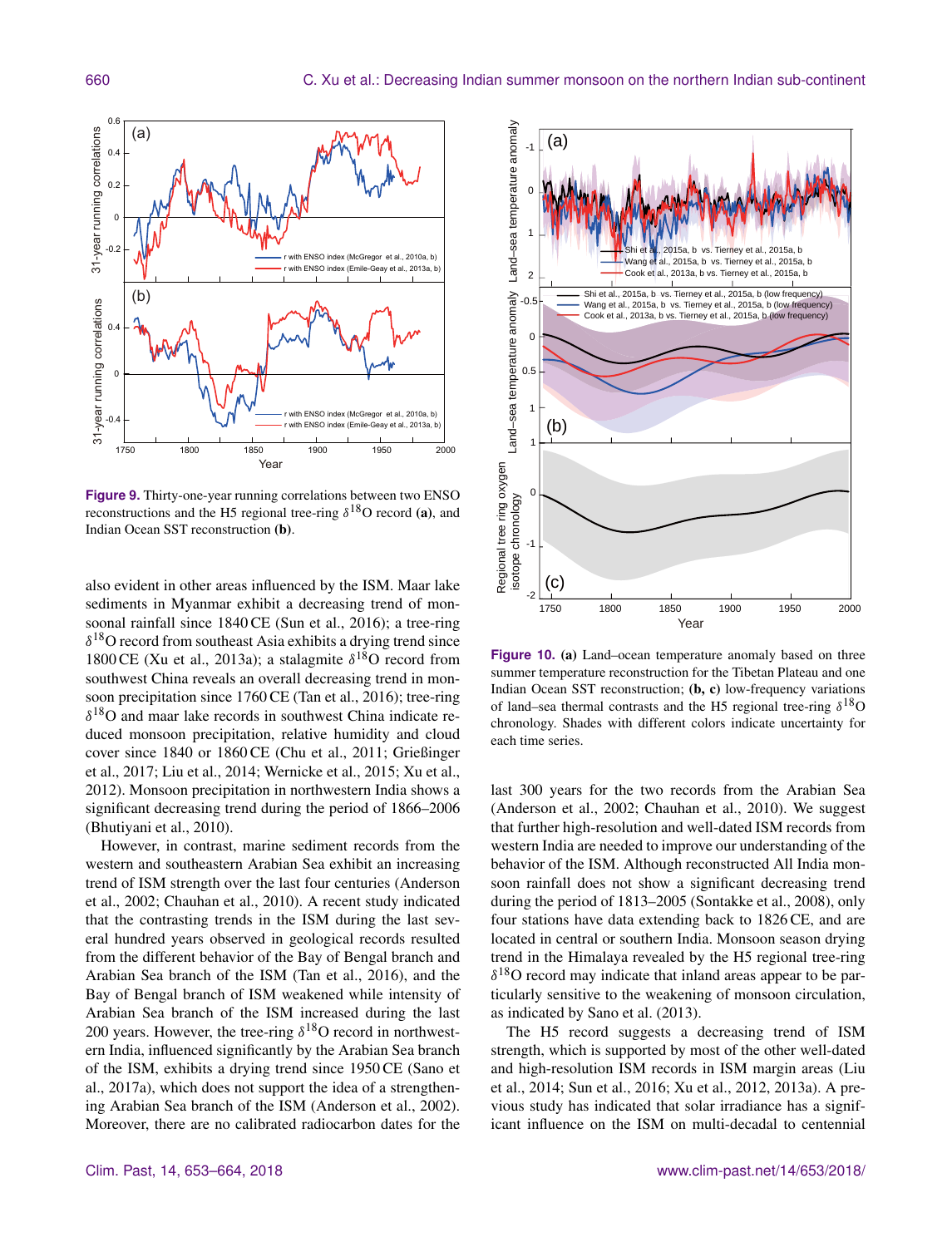timescales, and that reduced solar output is correlated with weaker ISM winds (Gupta et al., 2005). However, solar irradiance has increased since 1810–1820 CE (Bard et al., 2000; Lean et al., 1995) and therefore it cannot be the main reason for the weaker ISM since  $1820 \text{ CE}$ . Atmospheric  $CO<sub>2</sub>$  content is another forcing factor for the ISM, with higher atmospheric  $CO<sub>2</sub>$  content resulting in a stronger ISM (Kripalani et al., 2007; Meehl and Washington, 1993). Thus, the increased atmospheric  $CO<sub>2</sub>$  content during the last 200 years is unlikely to be the reason for the weakened ISM.

Firm evidence of a weakening land–ocean thermal gradient over South Asia has been shown using long-term observations and model experiments by Roxy et al. (2015). Rapid warming in the Indian Ocean and relatively subdued warming over the Indian subcontinent both contribute to the weakening land–ocean gradient, and thereby reduce amounts of precipitation over parts of South Asia (Roxy et al., 2015). The history of land–ocean thermal contrasts is reconstructed based on temperature differences between the Tibetan Plateau and the Indian Ocean (Fig. 10a), and centennial variations of land–ocean thermal contrasts are shown in Fig. 10b. Three reconstructed land–ocean thermal contrasts showed a decreasing trend since the early 19th century (Fig. 10b), and the H5 record exhibits a similar pattern of changes on a centennial scale (Fig. 10c). The decreasing land–ocean thermal contrast since the early 19th century has potentially resulted in a weaker ISM, which is consistent with the increasing trend of the H5 record since 1820 CE. It should be noted, however, that while the long-term trends are overall consistent between our regional tree-ring chronology and the land–ocean thermal contrasts, possible propagation of uncertainty for the long-term land–ocean gradient data should be kept in mind for interpretation. Aerosol emissions may be another reason to cause weakened ISM. Because the aerosol-induced differential cooling of the source and non-source regions resulted in not only reduced local land–ocean surface thermal contrast but also weakened largescale meridional atmospheric temperature gradients, together they caused weakening of Indian summer monsoon circulation (Bollasina and Ramaswamy, 2011; Cowan and Cai, 2011). Long-term aerosol emissions records are needed to evaluate aerosol emissions' influence on ISM in the past.

## **4 Conclusions**

We have combined three published tree-ring cellulose  $\delta^{18}$ O records (from northwestern India, western Nepal and Bhutan) with two new tree-ring cellulose  $\delta^{18}O$  records (from northern India and central Nepal) to produce a regional record (H5) for the northern Indian sub-continent for the interval from 1743 to 2008 CE. This record is significantly and negatively correlated with all India rainfall (AIR;  $r = -0.5$ ,  $p < 0.001$ ,  $n = 138$ ), the Indian monsoon index (IMI;  $r = -0.45$ ,  $p < 0.001$ ,  $n = 51$ ) and the intensity of the monsoon circulation ( $r = -0.42$ ,  $p < 0.001$ ,  $n = 51$ ). Spatial correlation analysis indicates that the H5 record is negatively correlated with June–September precipitation in the northern Indian sub-continent. The Indian summer monsoon (ISM) controls the tree-ring cellulose  $\delta^{18}$ O record via its effects on the  $\delta^{18}$ O of precipitation and relative humidity. Based on the observed statistical relationships and the physical mechanisms linking variations in tree-ring  $\delta^{18}$ O and the ISM, regional tree-ring cellulose  $\delta^{18}$ O chronology in the northern Indian sub-continent is a suitable high-resolution proxy for past ISM changes.

Significant correlations between interannual changes of tree-ring  $\delta^{18}$ O and ENSO indices indicate that the ISM was affected by ENSO. However, the ISM–ENSO relationship was not consistent in the past, and may be affected by different type of ENSO and Indian Ocean SST. A robust, highresolution and continuous SST spatial reconstruction from the center of action area of the Pacific and Indian Ocean would shed more light on this relationship. Long-term variations in the H5 record may reveal a trend of weakened ISM intensity since 1820 CE, which is evident in various highresolution ISM records from southwest China and Southeast Asia. Reduced land–ocean contrasts since 1820 CE, together with increased anthropogenic aerosol emissions during the last hundred years, may have contributed to the weakened ISM.

**Data availability.** The tree-ring cellulose oxygen isotope data in this paper are available from NOAA Paleoclimatology Datasets [\(https://www.ncdc.noaa.gov/data-access/paleoclimatology-data,](https://www.ncdc.noaa.gov/data-access/paleoclimatology-data) last access: 9 May 2018). The Humla  $\delta^{18}$ O chronology is available at <https://www.ncdc.noaa.gov/paleo/study/22547> (Sano et al., 2017b), which was described by Sano et al. (2012). The Wache  $\delta^{18}O$  chronology is available at [https://www.ncdc.](https://www.ncdc.noaa.gov/paleo/study/22548) [noaa.gov/paleo/study/22548](https://www.ncdc.noaa.gov/paleo/study/22548) (Sano et al., 2017c), which was described by Sano et al. (2013). The Manali  $\delta^{18}O$  chronology is available at <https://www.ncdc.noaa.gov/paleo/study/22549> (Sano et al., 2017d), which was described by Sano et al. (2017a). The Jageshwar (JG)  $\delta^{18}O$  chronology is available at <https://www.ncdc.noaa.gov/paleo/study/22550> (Xu et al., 2017a). The Ganesh  $\delta^{18}O$  chronology is available at <https://www.ncdc.noaa.gov/paleo/study/22551> (Xu et al., 2017b). The regional tree-ring cellulose  $\delta^{18}$ O chronology is available at <https://www.ncdc.noaa.gov/paleo/study/23830> (Xu et al., 2017c).

**Competing interests.** The authors declare that they have no conflict of interest.

**Special issue statement.** This article is part of the special issue "Climate of the past 2000 years: regional and trans-regional syntheses". It is not associated with a conference.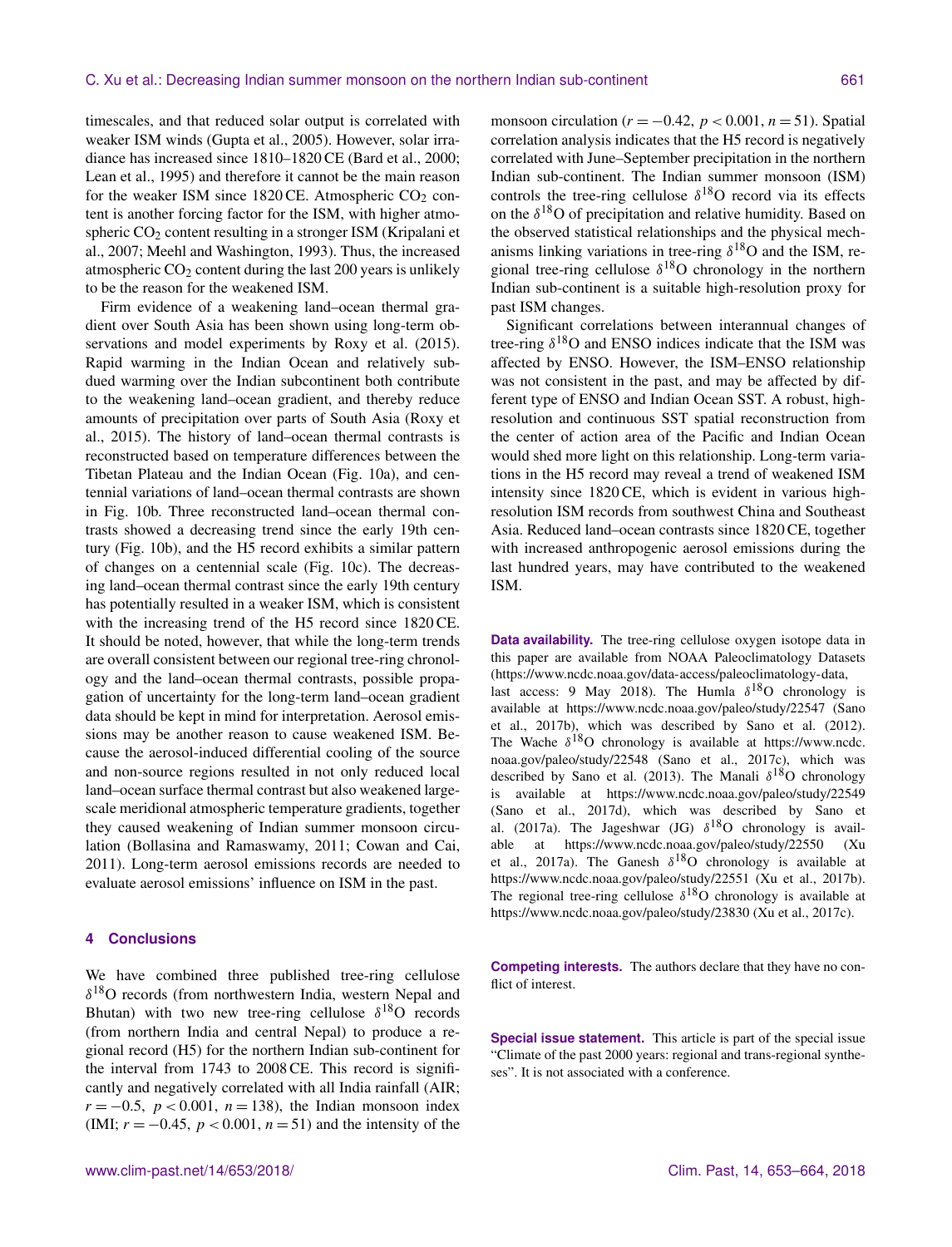**Acknowledgements.** This work was jointly funded by the Ministry of Science and Technology of the People's Republic of China (grant no. 2016YFA0600502), the Chinese Academy of Sciences (CAS) Pioneer Hundred Talents Program, the National Natural Science Foundation of China (grant nos. 41672179, 41630529 and 41430531), an environmental research grant from the Sumitomo Foundation, Japan, a research grant from the Research Institute for Humanity and Nature (RIHN: a constituent member of NIHU) project no. 14200077, Kyoto, Japan, and a grant-in-aid for scientific research from the Japan Society for the Promotion of Science (23-10262, and 17H01621). Indian Space Research Organization's Geosphere Biosphere Programme supported Rengaswamy Ramesh and Ashok Priyadarshan Dimri. This study was conducted in the framework of the Past Global Changes (PAGES) Asia 2k program. We deeply appreciate the helpful comments from three anonymous reviewers, the editor and the group members of SPATIAL laboratory at the University of Utah, which improved the manuscript.

Edited by: Michael Evans

Reviewed by: Richard Fiorella and three anonymous referees

#### **References**

- Abram, N. J., Gagan, M. K., Cole, J. E., Hantoro, W. S., and Mudelsee, M.: Recent intensification of tropical climate variability in the Indian Ocean, Nat. Geosci., 1, 849–853, 2008.
- Anderson, D. M., Overpeck, J. T., and Gupta, A. K.: Increase in the Asian southwest monsoon during the past four centuries, Science, 297, 596–599, 2002.
- Ashok, K., Guan, Z., and Yamagata, T.: Impact of the Indian Ocean dipole on the relationship between the Indian monsoon rainfall and ENSO, Geophys. Res. Lett., 28, 4499–4502, 2001.
- Ashok, K., Guan, Z., Saji, N., and Yamagata, T.: Individual and Combined Influences of ENSO and the Indian Ocean Dipole on the Indian Summer Monsoon, J. Climate, 17, 3141–3155, 2004.
- Ashok, K., Behera, S. K., Rao, S. A., Weng, H., and Yamagata, T.: El Niño Modoki and its possible teleconnection, J. Geophys. Res.-Oceans, 112, C11007, https://doi.org[/10.1029/2006JC003798,](https://doi.org/10.1029/2006JC003798) 2007.
- Bard, E., Raisbeck, G., Yiou, F., and Jouzel, J.: Solar irradiance during the last 1200 years based on cosmogenic nuclides, Tellus B, 52, 985–992, 2000.
- Bhutiyani, M. R., Kale, V. S., and Pawar, N. J.: Climate change and the precipitation variations in the northwestern Himalaya: 1866– 2006, Int. J. Climatol., 30, 535–548, 2010.
- Bollasina, M. A. and Ramaswamy, V.: Anthropogenic Aerosols and the Weakening of the South Asian Summer Monsoon, Science, 334, 502–505, 2011.
- Cai, Z. and Tian, L.: Atmospheric Controls on Seasonal and Interannual Variations in the Precipitation Isotope in the East Asian Monsoon Region, J. Climate, 29, 1339–1352, 2016.
- Chauhan, O. S., Dayal, A. M., Nathani, B., and Abdul, K. U. S.: Indian summer monsoon and winter hydrographic variations over past millennia resolved by clay sedimentation, Geochem. Geophy. Geosy., 11, 633–650, 2010.
- Chu, G., Sun, Q., Yang, K., Li, A., Yu, X., Xu, T., Yan, F., Wang, H., Liu, M., and Wang, X.: Evidence for decreasing South Asian summer monsoon in the past 160 years from varved sediment in

Lake Xinluhai, Tibetan Plateau, J. Geophys. Res., 116, D02116, https://doi.org[/10.1029/2010JD014454,](https://doi.org/10.1029/2010JD014454) 2011.

- Cook, E., Krusic, P., Anchukaitis, K., Buckley, M., Nakatsuka, T., Sano, M., and PAGES Asia2k Members: Tree-ring reconstructed summer temperature anomalies for temperate East Asia since 800 CE, Clim. Dynam., 41, 2957–2972, 2013a.
- Cook, E., Krusic, P., Anchukaitis, K., Buckley, M., Nakatsuka, T., Sano, M., and PAGES Asia2k Members: Asia 1200 Year Gridded Summer Temperature Reconstructions, World Data Center for Paleoclimatology, available at: [https://www.ncdc.noaa.gov/](https://www.ncdc.noaa.gov/paleo-search/study/19523) [paleo-search/study/19523](https://www.ncdc.noaa.gov/paleo-search/study/19523) (last access: 9 May 2018), 2013b.
- Cowan, T. and Cai, W.: The impact of Asian and non-Asian anthropogenic aerosols on 20th century Asian summer monsoon, Geophys. Res. Lett., 38, 417–417, 2011.
- Dansgaard, W.: Stable isotopes in precipitation, Tellus, 16, 436– 468, 1964.
- Duan, K., Yao, T., and Thompson, L. G.: Low-frequency of southern Asian monsoon variability using a 295-year record from the Dasuopu ice core in the central Himalayas, Geophys. Res. Lett., 31, 371–375, 2004.
- Emile-Geay, J., Cobb, K., Mann, M., and Wittenberg, A.: Estimating Central Equatorial Pacific SST variability over the Past Millennium. Part 1: Methodology and Validation, J. Climate, 26, 2302–2328, 2013a.
- Emile-Geay, J., Cobb, K., Mann, M., and Wittenberg, A.: Central Equatorial Pacific NIÑO3.4 850 Year SST Reconstructions, World Data Center for Paleoclimatology, available at: <https://www.ncdc.noaa.gov/paleo-search/study/13684> (last access: 9 May 2018), 2013b.
- Gagen, M., McCarroll, D., Loader, N. J., and Robertson, I.: Stable Isotopes in Dendroclimatology: Moving Beyond "Potential", Dendroclimatology, 2011, 147–172, 2011.
- Gergis, J. L. and Fowler, A. M.: A history of ENSO events since AD 1525: implications for future climate change, Climatic Change, 92, 343–387, 2009.
- Goswami, B. N., Madhusoodanan, M. S., Neema, C. P., and Sengupta, D.: A physical mechanism for North Atlantic SST influence on the Indian summer monsoon, Geophys. Res. Lett., 33, 356–360, 2006.
- Green, J.: Methods in carbohydrate chemistry, Whistler RL, Green JW, 1963.
- Grießinger, J., Bräuning, A., Helle, G., Hochreuther, P., and Schleser, G.: Late Holocene relative humidity history on the southeastern Tibetan plateau inferred from a tree-ring  $\delta^{18}$ O record: Recent decrease and conditions during the last 1500 years, Quaternary Int., 430, 52–59, 2017.
- Gupta, A. K., Moumita, D., and Anderson, D. M.: Solar influence on the Indian summer monsoon during the Holocene, Geophys. Res. Lett., 32, 261–261, 2005.
- Holmes, R.: Computer-assisted quality control in tree-ring dating and measurement, Tree-ring Bulletin, 43, 69–78, 1983.
- Huang, B., Banzon, V., Freeman, E., Lawrimore, J., Liu, W., Peterson, T., Smith, P., Thorne, S., and Zhang, H.: Extended Reconstructed Sea Surface Temperature Version 4 (ERSST.v4), Part I. Upgrades and Intercomparisons, J. Climate, 28, 911–930, 2014.
- Kagawa, A., Sano, M., Nakatsuka, T., Ikeda, T., and Kubo, S.: An optimized method for stable isotope analysis of tree rings by extracting cellulose directly from cross-sectional laths, Chem. Geol., 393–394, 16–25, 2015.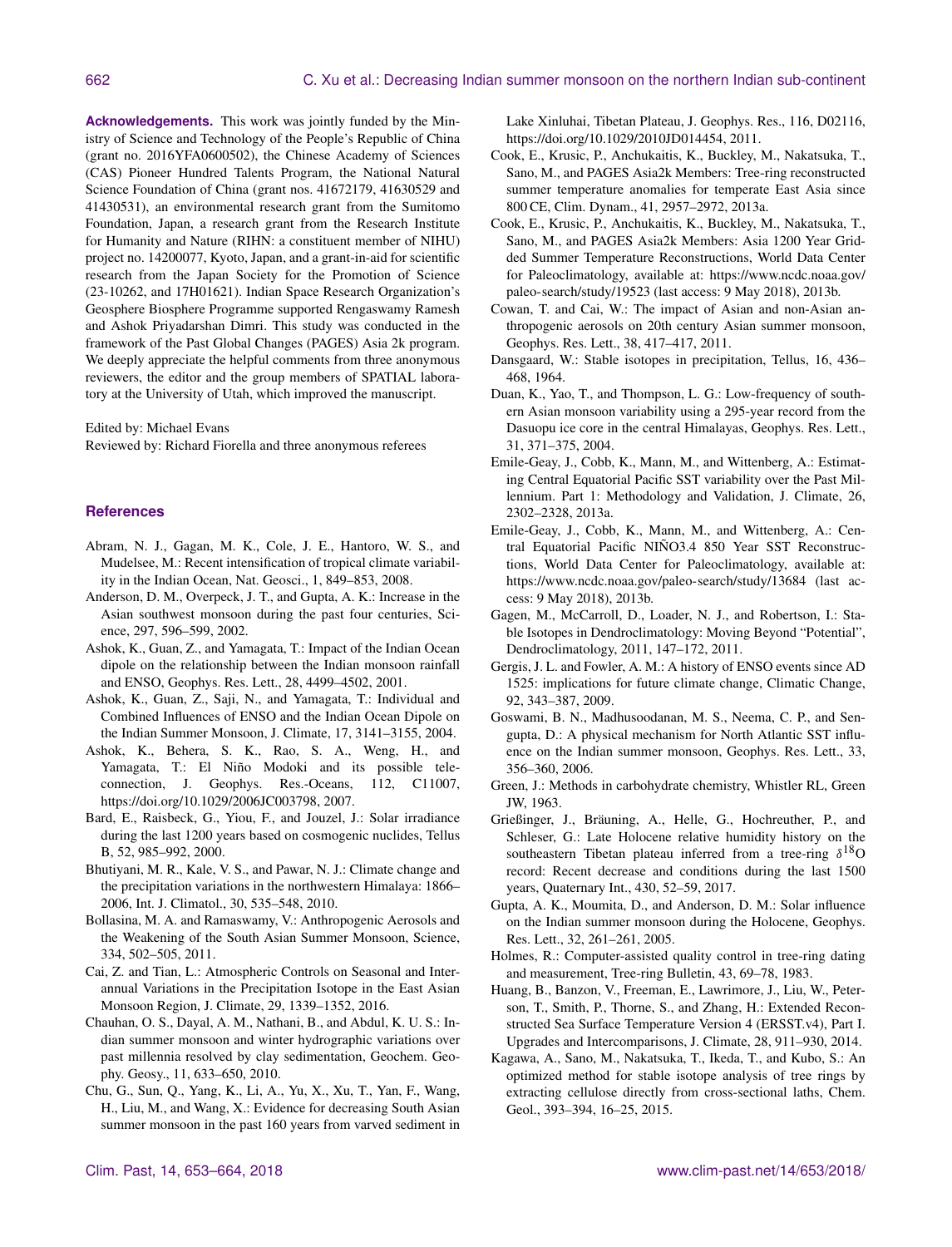- Kao, H.-Y. and Yu, J.-Y.: Contrasting eastern-Pacific and central-Pacific types of ENSO, J. Climate, 22, 615–632, 2009.
- Kripalani, R., Oh, J., Kulkarni, A., Sabade, S., and Chaudhari, H.: South Asian summer monsoon precipitation variability: Coupled climate model simulations and projections under IPCC AR4, Theor. Appl. Climatol., 90, 133–159, 2007.
- Kumar, K. K., Rajagopalan, B., and Cane, M. A.: On the weakening relationship between the Indian monsoon and ENSO, Science, 284, 2156–2159, 1999.
- Kumar, K. K., Rajagopalan, B., Hoerling, M., Bates, G., and Cane, M.: Unraveling the mystery of Indian monsoon failure during El Niño, Science, 314, 115–119, 2006.
- Lean, J., Beer, J., and Bradley, R.: Reconstruction of solar irradiance since 1610: Implications for climate change, Geophys. Res. Lett., 22, 3195–3198, 1995.
- Lekshmy, P. R., Ramesh, R., Midhun, M., and Jani, R. A.: <sup>18</sup>O depletion in monsoon rain relates to large scale convection rather than the amount of rainfall, Sci. Rep.-UK, 4, 5661, https://doi.org[/10.1002/2015GL064517,](https://doi.org/10.1002/2015GL064517) 2014.
- Lekshmy, P. R., Midhun, M., and Ramesh, R.: Spatial variation of amount effect over peninsular India and Sri Lanka: role of seasonality, Gephys. Res. Lett., 42, 5500–5507, https://doi.org[/10.1002/2015GL064517,](https://doi.org/10.1002/2015GL064517) 2015.
- Li, J., Xie, S. P., Cook, E. R., Huang, G., D'Arrigo, R., Liu, F., Ma, J., and Zheng, X. T.: Interdecadal modulation of El Niño amplitude during the past millennium, Nature Climate Change, 1, 114–118, 2011.
- Liu, X., Xu, G., Grießinger, J., An, W., Wang, W., Zeng, X., Wu, G., and Qin, D.: A shift in cloud cover over the southeastern Tibetan Plateau since 1600: evidence from regional tree-ring  $\delta^{18}O$  and its linkages to tropical oceans, Quaternary Sci. Rev., 88, 55–68, 2014.
- Loader, N., Robertson, I., Barker, A., Switsur, V., and Waterhouse, J.: An improved technique for the batch processing of small wholewood samples to  $\alpha$ -cellulose, Chem. Geol., 136, 313–317, 1997.
- Mann, M. E. and Lees, J. M.: Robust estimation of background noise and signal detection in climatic time series, Climatic Change, 33, 409–445, 1996.
- Mason, S. J.: El Niño, climate change, and Southern African climate, Environmetrics, 12, 327–345, 2001.
- McGregor, S., Timmermann, A., and Timm, O.: A unified proxy for ENSO and PDO variability since 1650, Clim. Past, 6, 1–17, https://doi.org[/10.5194/cp-6-1-2010,](https://doi.org/10.5194/cp-6-1-2010) 2010a.
- McGregor, S., Timmermann, A., and Timm, O.: A unified proxy for ENSO and PDO variability since 1650, World Data Center for Paleoclimatology, available at: [https://www.ncdc.noaa.gov/](https://www.ncdc.noaa.gov/paleo-search/study/8732) [paleo-search/study/8732](https://www.ncdc.noaa.gov/paleo-search/study/8732) (last access: 10 May 2018), 2010b.
- Meehl, G. A. and Washington, W. M.: South asian summer monsoon variability in a model with doubled atmospheric carbon dioxide concentration, Science, 260, 1101–1104, 1993.
- Mooley, D., Parthasarathy, B., Kumar, K., Sontakke, N., Munot, A., and Kothawale, D.: Indian Institute of Tropical Meteorology Homogeneous Indian Monthly Rainfall Data Sets (1871–2014), [http://www.tropmet.res.in/static\\_page.php?page\\_id=53,](http://www.tropmet.res.in/static_page.php?page_id=53) 2016.
- Ramesh, R., Bhattacharya, S. K., and Gopalan, K.: Climatic correlations of the stable isotope records of silver fir (*Abies pindrow*) trees from Kashmir, India, Earth Planet. Sc. Lett., 79, 66–74, 1986.
- Risi, C., Bony, S., and Vimeux, F.: Influence of convective processes on the isotopic composition ( $\delta^{18}$ O and  $\delta$ D) of precipitation and water vapor in the tropics: 2. Physical interpretation of the amount effect, J. Geophys. Res.-Atmos., 113, https://doi.org[/10.1029/2008JD009943,](https://doi.org/10.1029/2008JD009943) 2008.
- Roden, J. S., Lin, G., and Ehleringer, J. R.: A mechanistic model for interpretation of hydrogen and oxygen isotope ratios in tree-ring cellulose, Geochim. Cosmochim. Ac., 64, 21–35, 2000.
- Roxy, M. K., Ritika, K., Terray, P., Murtugudde, R., Ashok, K., and Goswami, B. N.: Drying of Indian subcontinent by rapid Indian Ocean warming and a weakening land-sea thermal gradient, Nat. Commun., 6, 7423, https://doi.org[/10.1038/ncomms8423,](https://doi.org/10.1038/ncomms8423) 2015.
- Sano, M., Ramesh, R., Sheshshayee, M., and Sukumar, R.: Increasing aridity over the past 223 years in the Nepal Himalaya inferred from a tree-ring  $\delta^{18}$ O chronology, Holocene, 22, 809–817, 2012.
- Sano, M., Tshering, P., Komori, J., Fujita, K., Xu, C., and Nakatsuka, T.: May–September precipitation in the Bhutan Himalaya since 1743 as reconstructed from tree-ring cellulose  $\delta^{18}O$ , J. Geophys. Res.-Atmos., 118, 8399–8410, 2013.
- Sano, M., Dimri, A. P., Ramesh, R., Xu, C., Li, Z., and Nakatsuka, T.: Moisture source signals preserved in a 242-year treering  $\delta^{18}$ O chronology in the western Himalaya, Global Planet. Change, 157, 73–82, 2017a.
- Sano, M., Ramesh, R., Sheshshayee, M., and Sukumar, R.: Treering oxygen isotope chronology in western Nepal, World Data Center for Paleoclimatology, available at: [https://www.ncdc.](https://www.ncdc.noaa.gov/paleo/study/22547) [noaa.gov/paleo/study/22547](https://www.ncdc.noaa.gov/paleo/study/22547) (last access: 10 May 2018), 2017b.
- Sano, M., Tshering, P., Komori, J., Fujita, K., Xu, C., and Nakatsuka, T.: Tree-ring oxygen isotope chronology in Bhutan, World Data Center for Paleoclimatology, available at: [https://www.](https://www.ncdc.noaa.gov/paleo/study/22548) [ncdc.noaa.gov/paleo/study/22548](https://www.ncdc.noaa.gov/paleo/study/22548) (last access: 10 May 2018), 2017c.
- Sano, M., Dimri, A., Ramesh, R., Xu, C., Li, Z., and Nakatsuka T.: Tree-ring oxygen isotope chronology in Northwest India, World Data Center for Paleoclimatology, available at: [https:](https://www.ncdc.noaa.gov/paleo/study/22549) [//www.ncdc.noaa.gov/paleo/study/22549](https://www.ncdc.noaa.gov/paleo/study/22549) (last access: 10 May 2018), 2017d.
- Schneider, U., Becker, A., Finger, P., Meyer-Christoffer, A., Rudolf, B., and Ziese, M.: GPCC Full Data Reanalysis Version 7.0 at 0.5°: Monthly Land-Surface Precipitation from Rain-Gauges built on GTS-based and Historic Data, https://doi.org[/10.5676/DWD\\_GPCC/FD\\_M\\_V7\\_050,](https://doi.org/10.5676/DWD_GPCC/FD_M_V7_050) 2015.
- Shi, F., Ge, Q., Bao, Y., Li, J., Yang, F., Ljungqvist, F. C., Solomina, O., Nakatsuka, T., Wang, N., and Zhao, S.: A multi-proxy reconstruction of spatial and temporal variations in Asian summer temperatures over the last millennium, Climatic Change, 131, 663– 676, 2015a.
- Shi, F., Ge, Q., Bao, Y., Li, J., Yang, F., Ljungqvist, F. C., Solomina, O., Nakatsuka, T., Wang, N., and Zhao, S.: Asian 1,100 Year Multiproxy Gridded Summer Temperature Reconstructions, World Data Center for Paleoclimatology, available at: [http://](http://ncdc.noaa.gov/paleo/study/18635) [ncdc.noaa.gov/paleo/study/18635](http://ncdc.noaa.gov/paleo/study/18635) (last access: 10 May 2018), 2015b.
- Sinha, A., Berkelhammer, M., Stott, L., Mudelsee, M., Cheng, H., and Biswas, J.: The leading mode of Indian Summer Monsoon precipitation variability during the last millennium, Geophys. Res. Lett., 38, 532–560, 2011.
- Sinha, A., Kathayat, G., Cheng, H., Breitenbach, S. F. M., Berkelhammer, M., Mudelsee, M., Biswas, J., and Edwards,